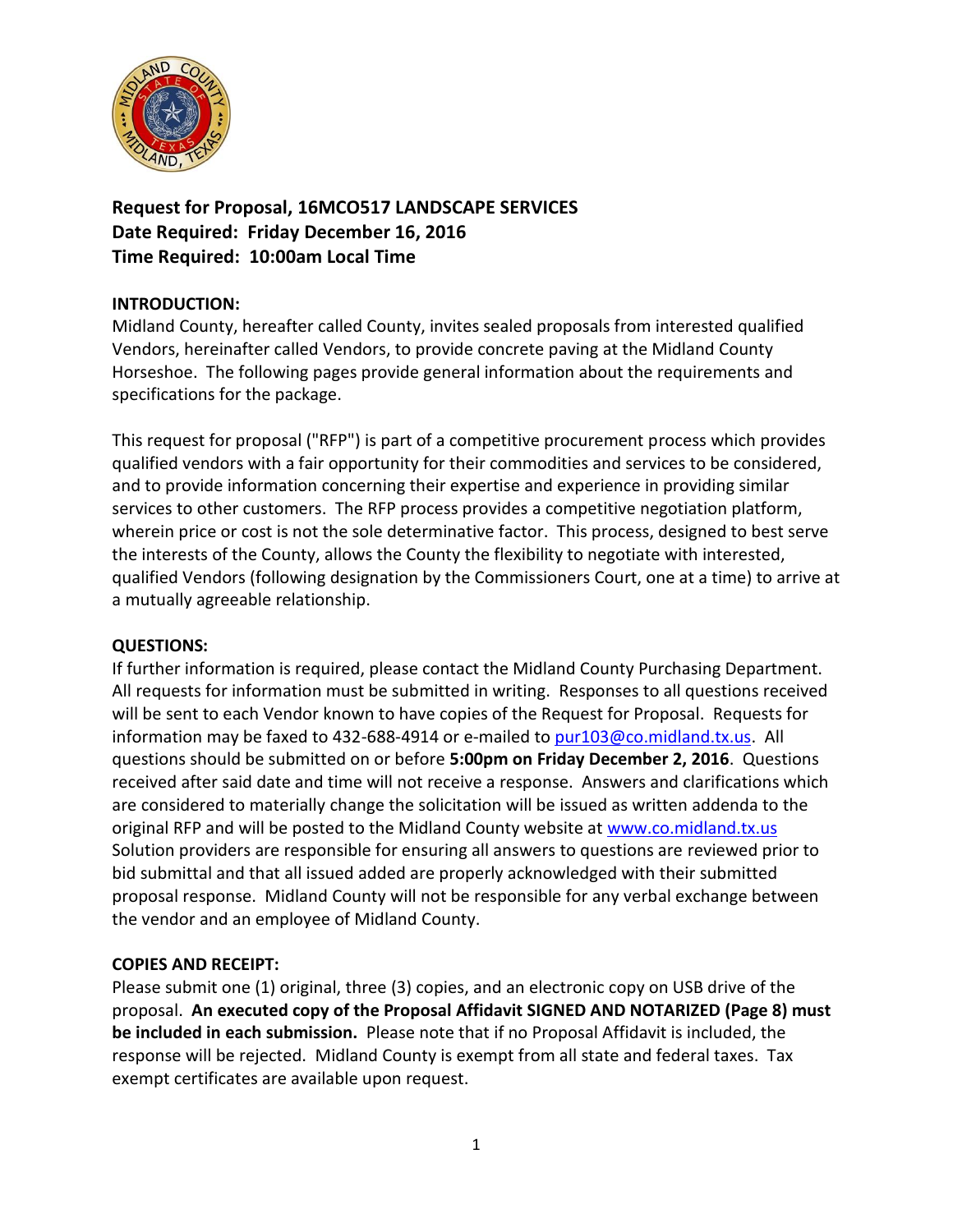All responses should be submitted in a sealed envelope, marked on the outside**,** 

### **LANDSCAPE SERVICES 16MCO517**

#### **\_\_\_\_\_\_\_\_\_\_\_\_\_\_\_\_\_\_\_\_\_\_\_\_ Company Name**

Responses must be received by **10:00am Local Time on Friday December 16, 2016.** Late proposals will be rejected and returned without being opened. The clock in the Purchasing Agent's office is the official time piece for this submission. If interested, Vendors may use mail or express systems to deliver their proposal to the Purchasing Department; they should insure that they are tendered to the carrier in plenty of time to reach the Purchasing Department by the time and date required. Facsimile transmitted proposals shall not be accepted.

**SUBMISSION LOCATION:** All bids which are mailed, shipped, delivered, etc. should be addressed as follows:

# **Midland County Purchasing Department**

Midland County Courthouse Attention: Kristy Engeldahl, Purchasing Agent 500 N. Loraine Street, Suite 1101 Midland, Texas 79701

### **DOCUMENTATION SUBMISSION:**

The respondent must submit all required documentation. Failure to provide requested information may result in rejection of the proposal.

# **ALTERATION OF PROPOSAL:**

A proposal may be altered, modified or amended by a Vendor at any time, prior to the time and date set forth above as the submission deadline. Alterations, modifications or amendments to a proposal must be made in the offices of the Purchasing Department. Any interlineations, alteration or erasure made on a proposal before the submission deadline must be initialed by the signer of the proposal, guaranteeing authenticity. A proposal may not be altered, modified or amended after the submission deadline.

# **WITHDRAWAL:**

A proposal may not be withdrawn or canceled by the respondent for a period of sixty (60) days following the date designated for the receipt of proposals, and respondent so agrees upon submittal of their proposal.

#### **CONFLICT OF INTEREST:**

No public official shall have interest in this contract, in accordance with Vernon's Texas Codes annotated Local Government Code Title 5, Subtitle C, Chapter 171. Vendor is required to sign affidavit form included in Proposal documents.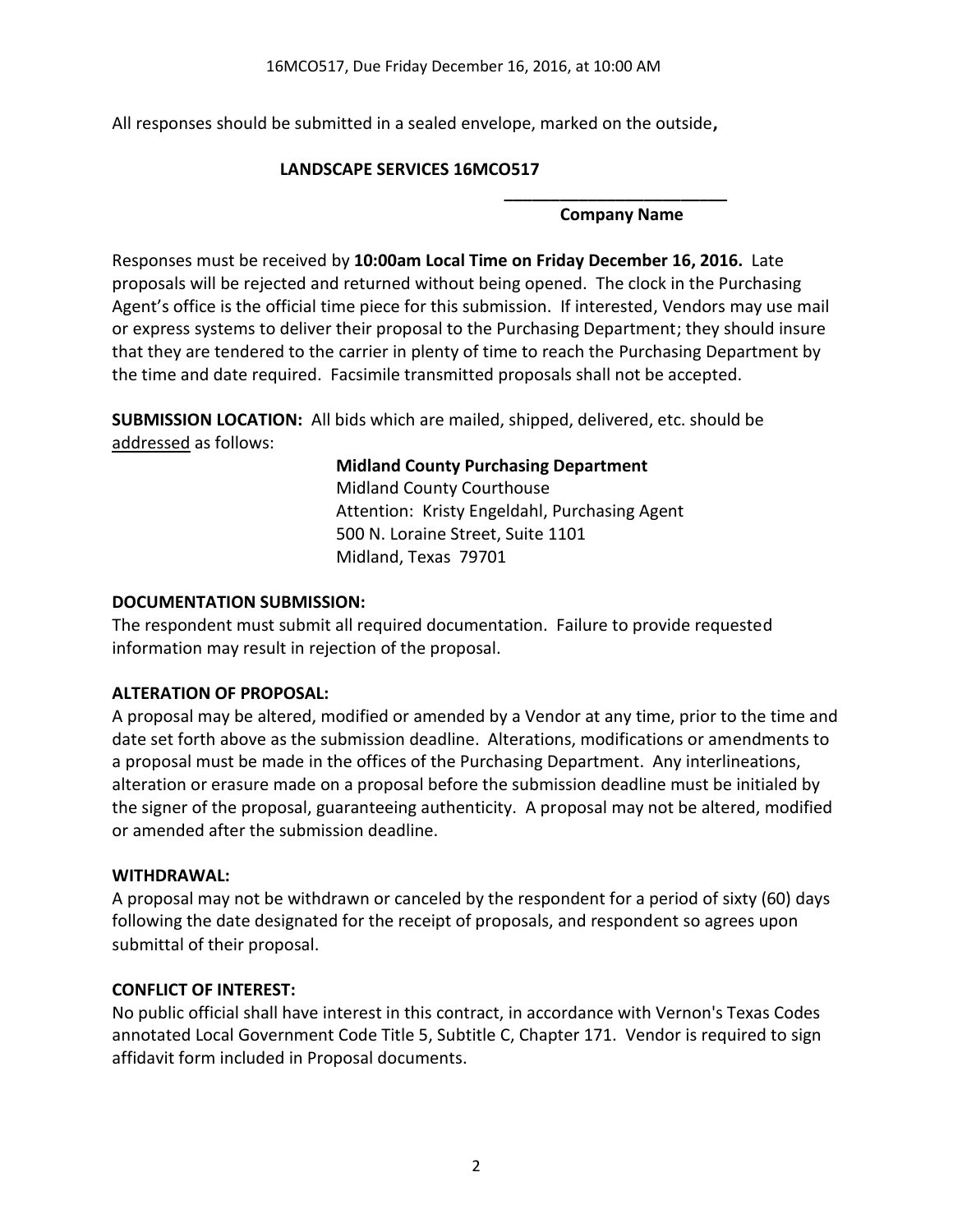### **SILENCE OF SPECIFICATIONS:**

The apparent silence of these specifications as to any detail of the apparent omission from it of a detailed description concerning any point, shall be regarded as meaning that only the best commercial practices are to prevail. All interpretations of these specifications shall be made on the basis of this statement.

### **CONFIDENTIALITY:**

Contents of the proposals will remain confidential until the contract is awarded. At that time the contents will be made public under the Texas Public Information Act; except for any portion of a proposal which has been clearly marked as a trade secret or proprietary data (the entire proposal may not be so marked). Proposals will be opened, and the name of the firm submitting the proposal read aloud, acknowledged, at **10:05am on Friday December 16, 2016**, in the Purchasing Department Conference Room located in the Midland County Courthouse, Suite 1101. All respondents or other interested parties are invited to attend the opening.

Vendors are hereby notified that the Owner strictly adheres to all statutes, court decisions, and opinions of the Texas Attorney General with respect to disclosure of public information.

### **ADDITIONAL INFORMATION AND DEMONSTRATION, NEGOTIATIONS:**

Prior to award, selected Vendors may be asked to provide further information concerning their proposal, up to and including presentations/demonstrations. The Midland County Commissioners Court reserves the right to reject any and all proposals or waive formalities as deemed in the best interests of Midland County. The County may also enter into discussions and revisions of proposals after submission and before award for the purpose of obtaining the best and final offer, and to accept the proposal deemed most advantageous to Midland County.

This request for proposal (RFP) is part of a competitive procurement process which is designed to best serve the interests of the County in obtaining complicated commodities and/or services. It also provides interested Vendors with a fair opportunity for their goods and services to be considered. The RFP process is designed to be a competitive negotiation platform, where price is not required to be the sole determinative factor. Also, the County has the flexibility to negotiate with interested vendors (one at a time) to arrive at a mutually agreeable relationship. Negotiations will be arranged with vendors in a hierarchal order, starting with the vendor selected as the primary. If a contract cannot be negotiated, negotiations will, formally and in writing, end with that Vendor and proceed to move to the second vendor, and so forth until a contract is negotiated.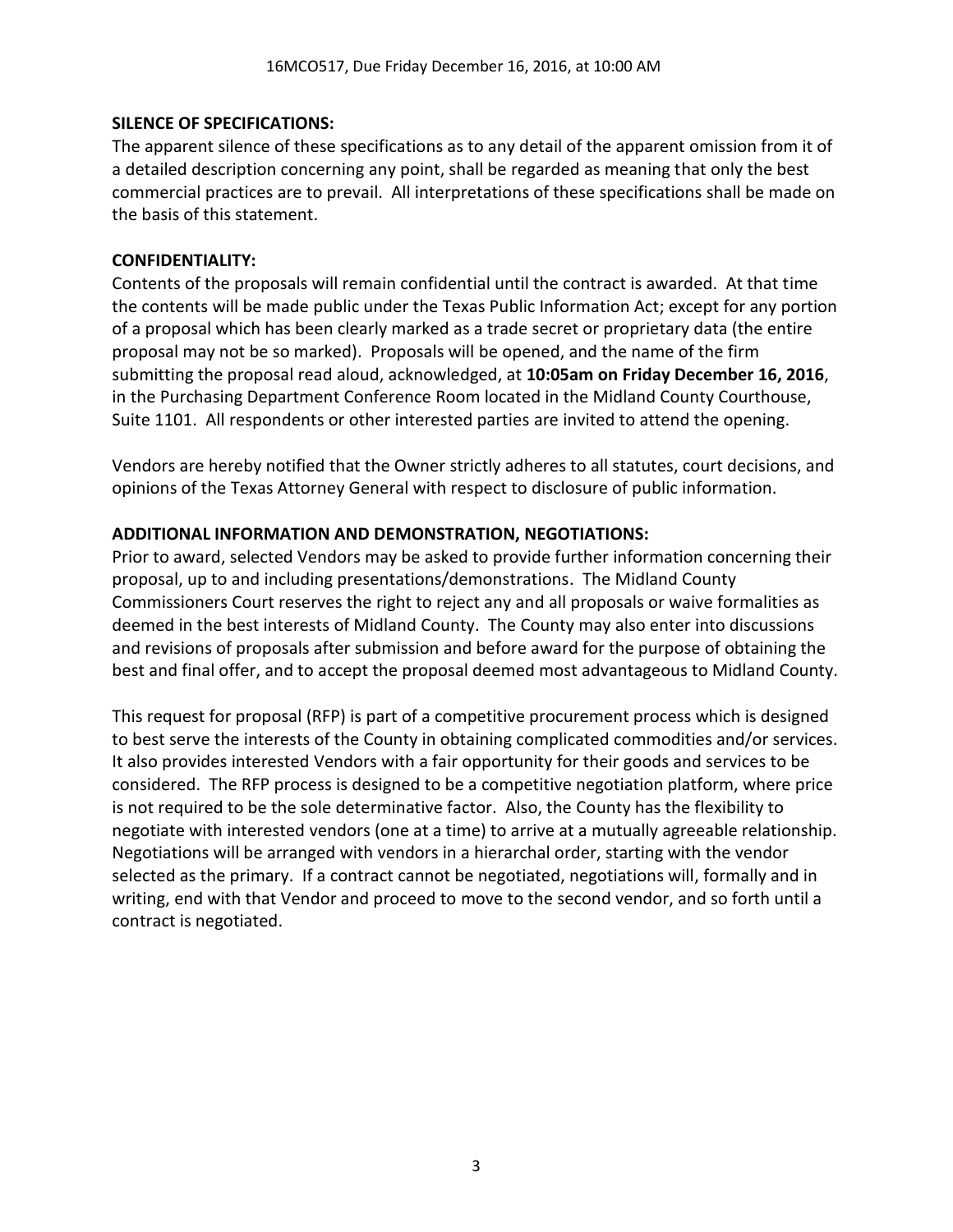### **RIGHTS OF THE CONTRACTING AUTHORITY:**

Midland County reserves the right to withdraw this RFP at any time and for any reason. Midland County also has the right to terminate its selection process at any time and to reject all responses, or all proposals. Receipt of the proposal materials by Midland County or submission of a proposal to Midland County confers no rights upon the vendor nor obligates Midland County in any manner.

All costs associated with the preparation or submittal of proposals shall be borne by the vendor, and no cost shall be sustained by Midland County.

#### **ORAL COMMITMENT:**

Vendors should clearly understand that any verbal representations made or assumed to be made during any discussions held between representatives of an vendor and any Midland County personnel or official are not binding on Midland County.

#### **WAIVER OF CLAIMS:**

Submission of a proposal indicates Vendor's acceptance of the evaluation technique and Vendor's recognition that some subjective judgments must be made by the County during the determination of qualification.

#### **SELECTION CRITERIA:**

Price is a primary consideration, however, it is not the only consideration to be used in the selection. The product and/or service to be provided is also of major importance. Midland County will require that the successful vendor provide a representative for all County related business, service, billing, installation, activation and termination of said service.

#### **ORDINANCES AND PERMITS:**

The Vendor agrees, during the performance of the work, to comply with all applicable Federal, State, or local code and ordinances.

### **INVOICES:**

Invoices are to be mailed to P.O. Box 421, Midland, Texas 79702 and should cite the applicable Purchase Order Number. Any and all notices or other communications required or permitted by any contract awarded as a result of this RFP shall be served on or given to Midland County, in writing, by personal delivery to the Purchasing Agent of Midland County, Texas, or by deposit with the United States Mail, postage prepaid, registered or certified mail, return receipt requested, addressed to the Midland County Purchasing Agent 500 N. Loraine Suite 1101 Midland, TX 79701, or at such other address as may have been specified by written notice to Vendor.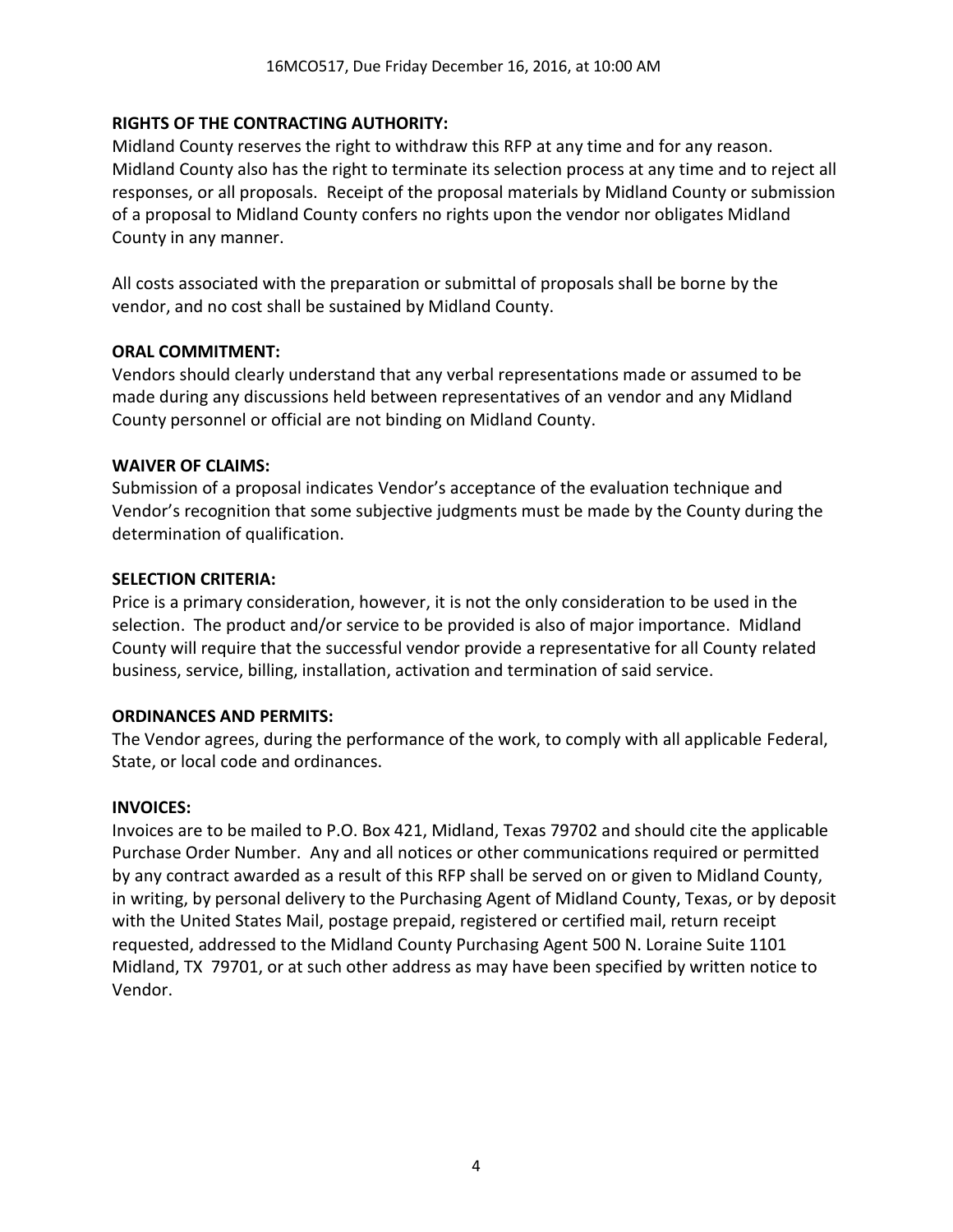### **INSURANCE:**

The awarded Vendor will maintain such insurance as will protect the Vendor and the County from claims under the Workers' Compensation Acts, and any amendments thereof, and from any other claims for damages from personal injury, including death, which may arise from operations under this agreement, whether such operations be by themselves or by any subcontractor, or anyone directly or indirectly employed by either of them. Current Certificate of such insurance shall be furnished to Midland County and shall show all applicable coverage(s).

### **Other insurance requirements are:**

-General Liability (including completed operations) with a \$1,000,000 per occurrence limit and \$2,000,000 general aggregate. Coverage should also apply within the general liability or by separate pollution liability policy for the liability arising out of the use of herbicides or other chemicals.

-Commercial Automobile Liability with a limit of no less than \$1,000,000. The coverage will also extend liability to hired and non-owned autos.

-Workers' Compensation with limit of \$1,000,000 for Employers Liability.

-We also require a minimum umbrella (or follow form excess policy covering over general liability, auto liability and workers compensation) of no less than \$2,000,000.

Midland County will require the selected Vendor to name Midland County as an additional for both the general liability and auto liability. A waiver of subrogation in favor of the County is required for the workers compensation. If the additional insured status or waiver of subrogation is not blanket, please send a copy of the actual endorsements prior to commencement of any work.

Midland County will require the selected Vendor to name Midland County as an additional insured and provide a waiver of subrogation prior to making a contract.

#### **INDEMNIFICATION:**

The Vendor shall defend, indemnify and save whole and harmless the County and all its officers, agents and employees from and against any and all demands, claims, suits, or causes of action of any character, name, kind or description brought for, or on account of, arising out of or in connection with the Vendor's performance or non-performance of any obligation of Vendor or any negligent act, misconduct or omission of the Vendor in the performance of its contractual obligations. The Vendor shall defend, indemnify, save, and hold harmless the County and its officers, agents, representatives and employees from and against any and all demands, claims, suits, or causes of action of any character, name, kind or description brought for, on account of, arising out of or in connection with Vendor's product or service.

# **STATUS OF INDEPENDENT CONTRACTOR:**

Vendor shall be considered an independent contractor, for all purposes. Vendor will not at any time, directly or indirectly, act as an agent, servant, representative or employee of the County. Vendor will not take any action which is intended to create any commitments, duties, liabilities or obligations on behalf of the County, without prior written consent of the County.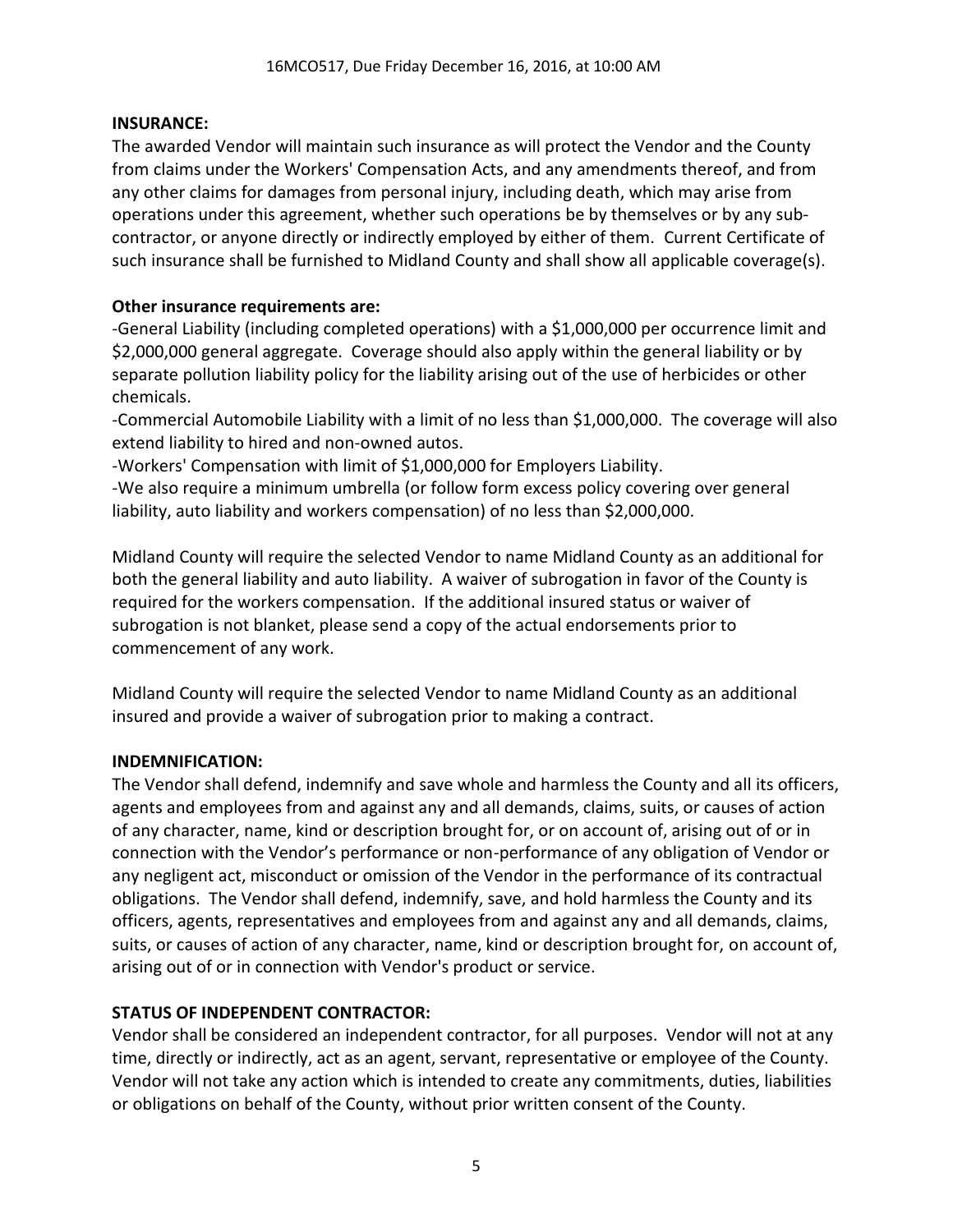### **SUBCONTRACTOR AND/OR SUPPLIER IDENTIFICATION:**

Should the Bidder subcontract any work, the Bidder shall indicate below the name of each subcontractor and/or supplier the bidder will use in the performance of the contract. The Bidder shall specify the work to be performed by the subcontractor or the materials to be provided by the supplier. Any changes in subcontractor and/or supplier listed below shall require prior approval by the Purchasing Office.

#### **PARTIAL INVALIDITY:**

In the event any one or more of the provisions contained in this RFP or any contract resulting therefore, for any reason, be held to be invalid, illegal or unenforceable in any respect, such invalidity, illegality or unenforceability shall not affect any other provision of this RFP or any contract resulting therefore and this RFP or the contract resulting therefore shall be construed as if such invalid, illegal or unenforceable provision had never been contained herein.

#### **CONTRACT TERMINATION:**

Non-performance of the Vendor in terms of specifications or noncompliance with terms of this contract shall be basis for termination of the contract by the County. Termination in whole or in part, by the County may be made at its option and without prejudice to any other remedy to which it may be entitled at law or in equity, or elsewhere under this contract, by giving (60) sixty days written notice to the Vendor with the understanding that all work being performed under this contract shall cease upon the date specified in such notice. The County shall not pay for work, equipment, services or supplies which are unsatisfactory. Vendor may be given reasonable opportunity prior to termination to correct any deficiency. This, however, shall in no way be construed as negating the basis for termination for non-performance. The right to terminate the notice thereof is controlled by these proposal specifications and is not subject to being altered by contract.

# **LAW GOVERNING:**

The parties under contract shall be subject to all Federal laws and regulations, and all rules and regulations of the State of Texas. The laws of the State of Texas shall govern the interpretation and application of the contract; regardless of where any disagreement over its terms should arise or any case of action arise.

#### **REMEDIES:**

The successful vendor and Midland County agree that both parties have all rights, duties, and remedies available as stated in the Uniform Commercial Code.

#### **VENUE:**

It is hereby agreed that the contract will be made in Midland, Midland County, Texas, and any dispute arising as a result of it shall be governed by the laws of the State of Texas for the purpose of any law suit, and the parties agree that such lawsuit shall be brought in Midland County, Texas.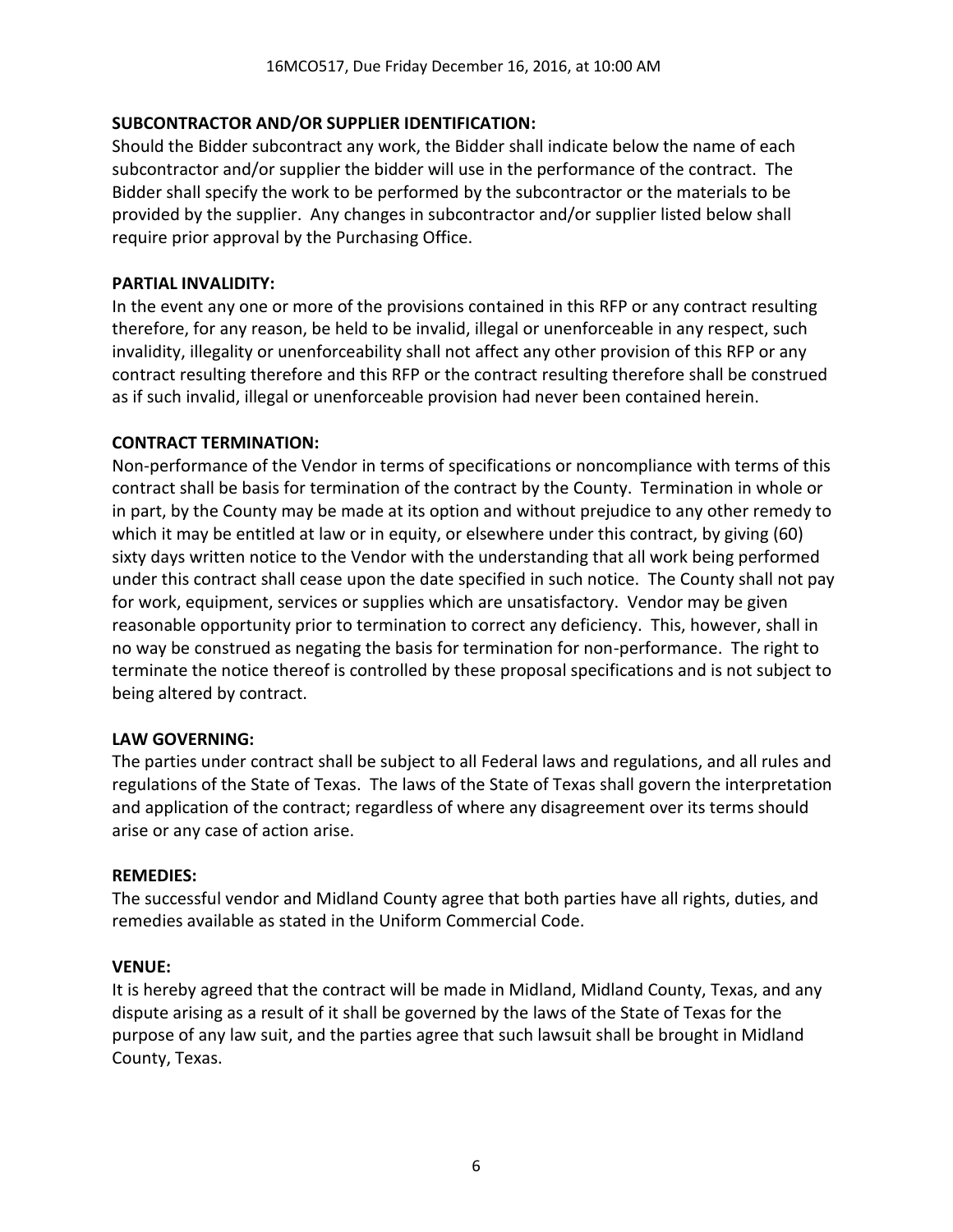#### **FUNDING CONTINGENCY:**

Any contract awarded pursuant to this RFP shall be contingent on sufficient funding and authority being made available in each fiscal period by the appropriate officials of Midland County. If sufficient funding or authority is not made available, the contract shall become null and void.

### **ASSIGNMENT:**

The Vendor shall not sell, assign transfer or convey this contract in whole or in part, without the prior written consent of the County.

#### **BUSINESS CHANGE DISCLOSURE:**

The Vendor shall immediately disclose any knowledge of a business change (i.e., name change, change in ownership, etc.) that will take place during the duration of this contract.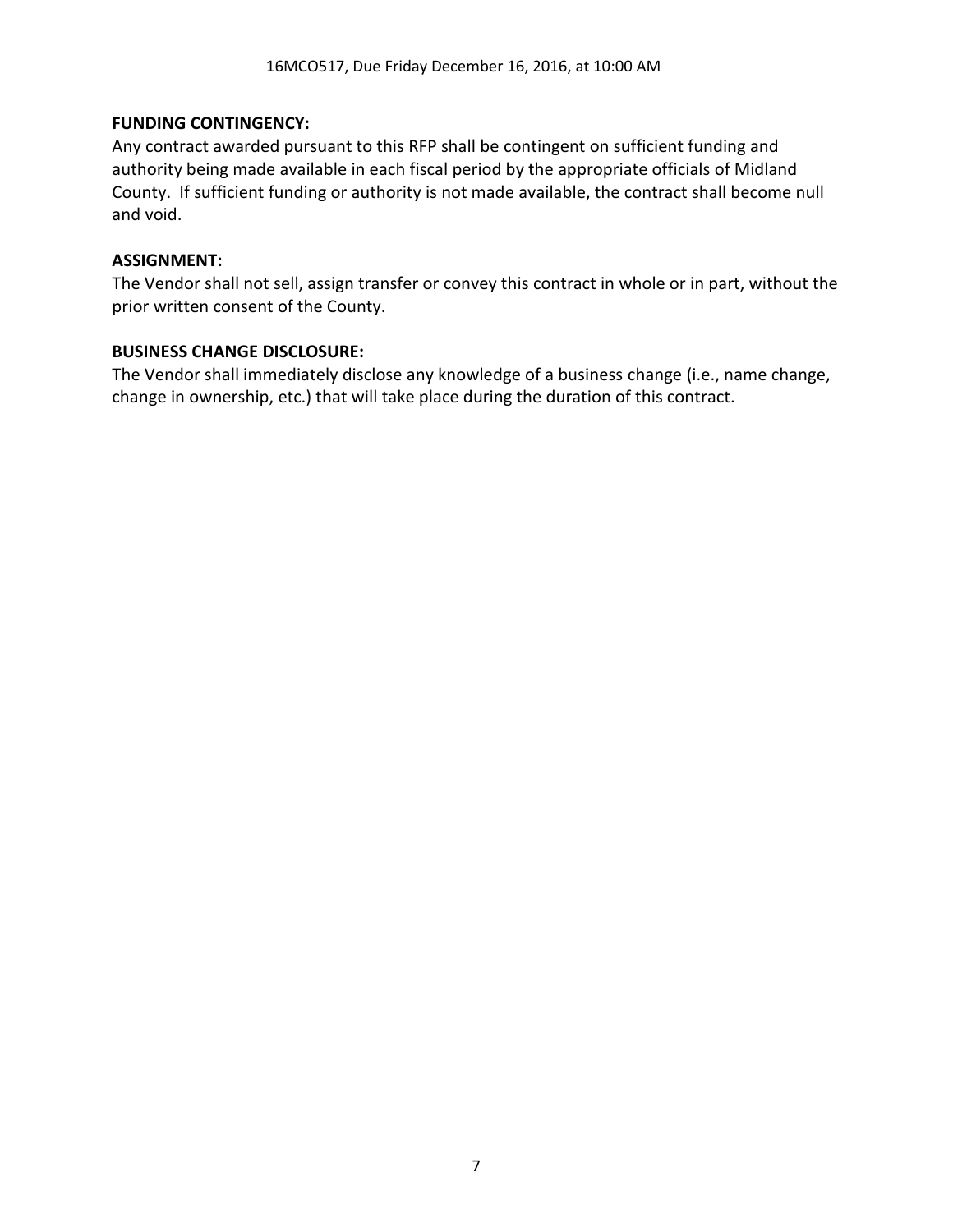# **REQUIRED FORM COMPANY AFFIDAVIT**

The affiant, The affiant, The affiant,  $\frac{1}{2}$  is tates with respect to this submission to County:

I (we) hereby certify that if the contract is awarded to our firm that no member or members of the governing body, elected official or officials, employee or employees of said County, or any person representing or purporting to represent the County, or any family member including spouse, parents, or children of said group, has received or has been promised, directly or indirectly, any financial benefit, by way of fee, commission, finder's fee or any other financial benefit on account of the act of awarding and/or executing a contract.

I hereby certify that I have full authority to bind the company and that I have personally reviewed the information contained in the RFP and this submission, and all attachments and appendices, and do hereby attest to the accuracy of all information contained in this submission, including all attachments and exhibits.

I acknowledge that any misrepresentation will result in immediate disqualification from any consideration in the submission process.

I further recognize that County reserves the right to make its award for any reason considered advantageous to the County. The company selected may be without respect to price or other factors.

| Type of business organization (corporation, LLC, partnership, proprietorship) |  |  |
|-------------------------------------------------------------------------------|--|--|
|                                                                               |  |  |
|                                                                               |  |  |

Notary Seal Below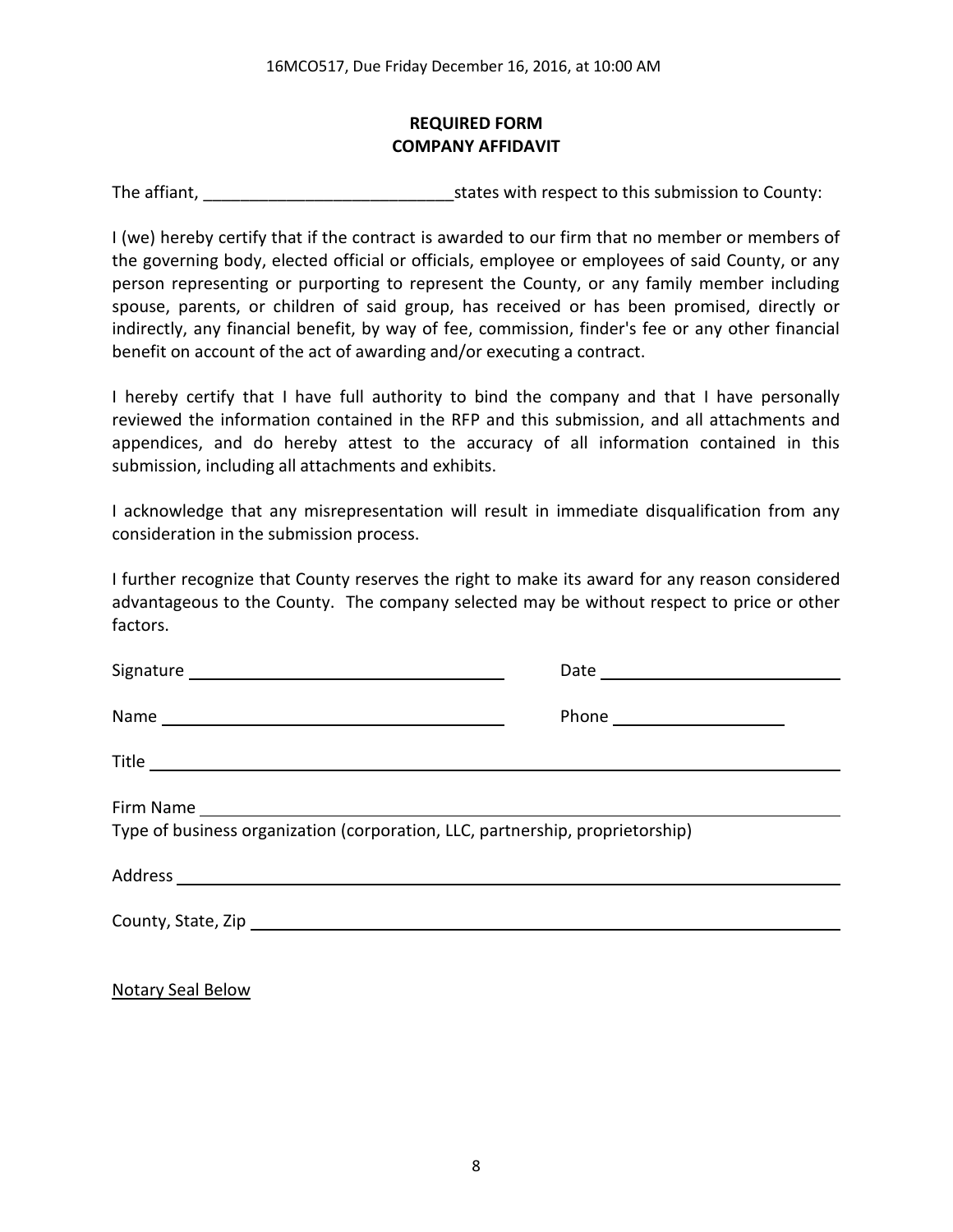### **SPECIFICATION**

### **PURPOSE:**

Midland County is in need of landscape services for the following locations.

| <b>CENTENNIAL LIBRARY</b> | <b>MIDLAND COUNTY COURTHOUSE CULVER YOUTH HOME</b> |                           |
|---------------------------|----------------------------------------------------|---------------------------|
| 2503 W. LOOP 250 N.       | 500 N. LORAINE                                     | <b>3800 N. LAMESA RD.</b> |
| MIDLAND, TX 79705         | MIDLAND, TX 79701                                  | MIDLAND, TX 79705         |

### **SPECIFICATIONS:**

Vendor will furnish labor, supplies, and equipment to perform the following tasks at the locations listed above.

#### LAWN AREAS:

- Mowed weekly during growing season.
- Edged weekly during growing season.
- String trimmed weekly during growing seas.
- Maintenance bi-weekly during the months of November through February.
- Mow or scalp lawn once per year before the growing season in early Spring.

# FERTILIZATION AND WEED CONTROL:

- Fertilize lawn 4 times per year.
- Apply a pre-emergent weed control 2 times per year.
- Apply a post-emergent weed control 6 times per year or as needed, includes Nut Grass control.

# TREES AND SHRUBS:

- Prune trees annually.
- Trim sucker growth as required during the growing season.
- Trim shrubs every other week as required.
- Examine trees and shrubs regularly for disease and insects, prescribe treatment if needed.

# BED AREAS:

- Weed all beds every other week throughout the year unless mulch is in beds.
- Trim all shrubs as necessary to maintain a neat appearance throughout the year.

# SIDEWALKS, CURB AND GUTTER, GRAVEL AREAS AND ALLEY:

 Keep all areas free of weeds, grass, and trash throughout the year on the day property is maintained.

# SPRINKLERS:

- Program sprinkler system 4 times each year to go along with seasonal requirements
- Check and maintain the sprinkler system 1 time per month
- Repair (parts and labor) any portion of sprinkler system that is damaged by maintenance crew